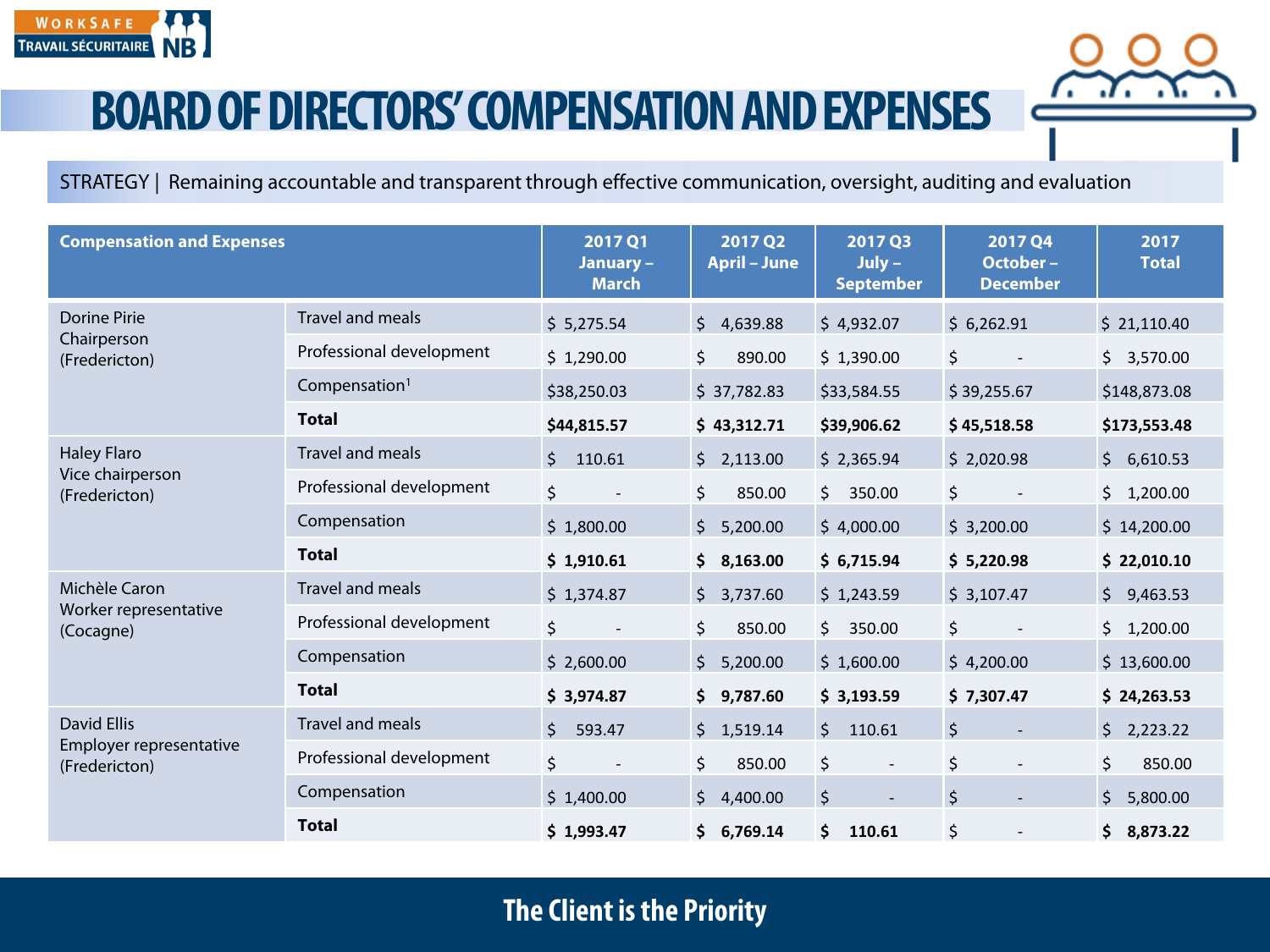

| <b>Compensation and Expenses</b>                               |                          | 2017 Q1<br>January -<br><b>March</b> | 2017 Q2<br><b>April - June</b> | 2017 Q3<br>$July -$<br><b>September</b> | 2017 Q4<br>October-<br><b>December</b> | 2017<br><b>Total</b> |
|----------------------------------------------------------------|--------------------------|--------------------------------------|--------------------------------|-----------------------------------------|----------------------------------------|----------------------|
| James E.A. Stanley<br>Worker representative<br>(Saint John)    | Travel and meals         | $\zeta$<br>62.53                     | \$<br>761.29                   | \$<br>489.98                            | \$<br>558.39                           | \$1,872.19           |
|                                                                | Professional development | \$                                   | \$<br>850.00                   | \$                                      | \$                                     | \$<br>850.00         |
|                                                                | Compensation             | \$3,200.00                           | $\zeta$<br>5,000.00            | \$4,600.00                              | \$2,600.00                             | \$15,400.00          |
|                                                                | <b>Total</b>             | \$3,262.53                           | 6,611.29<br>\$                 | \$5,089.98                              | \$3,158.39                             | \$18,122.19          |
| <b>Hector Losier</b><br>Worker representative<br>(Fredericton) | <b>Travel and meals</b>  | \$<br>604.39                         | \$<br>2,774.29                 | \$2,080.86                              | \$1,952.99                             | \$7,412.53           |
|                                                                | Professional development | \$<br>$\overline{\phantom{a}}$       | \$<br>850.00                   | \$<br>350.00                            | \$                                     | \$1,200.00           |
|                                                                | Compensation             | \$2,200.00                           | \$<br>5,400.00                 | \$3,600.00                              | \$3,000.00                             | \$14,200.00          |
|                                                                | <b>Total</b>             | \$2,804.39                           | \$<br>9,024.29                 | \$6,030.86                              | \$4,952.99                             | \$22,812.53          |
| <b>Julie Marr</b><br>Employer representative<br>(Quispamsis)   | <b>Travel and meals</b>  | \$<br>346.96                         | \$<br>359.26                   | 452.31<br>Ś.                            | \$<br>152.06                           | \$1,310.59           |
|                                                                | Professional development | \$                                   | \$<br>850.00                   | \$                                      | \$                                     | \$<br>850.00         |
|                                                                | Compensation             | \$2,800.00                           | \$<br>2,000.00                 | \$4,800.00                              | \$1,200.00                             | \$10,800.00          |
|                                                                | <b>Total</b>             | \$3,146.96                           | \$<br>3,209.26                 | \$5,252.31                              | \$1,352.06                             | \$12,960.59          |
| Lucien Sonier<br>Employer representative<br>(Caraquet)         | <b>Travel and meals</b>  | \$3,849.81                           | \$<br>6,100.90                 | \$3,752.32                              | \$5,352.28                             | \$19,055.31          |
|                                                                | Professional development | \$                                   | \$<br>850.00                   | Ŝ.<br>350.00                            | \$                                     | \$1,200.00           |
|                                                                | Compensation             | \$4,600.00                           | \$<br>7,200.00                 | \$5,400.00                              | \$3,800.00                             | \$21,000.00          |
|                                                                | <b>Total</b>             | \$8,449.81                           | \$14,150.90                    | \$9,502.32                              | \$9,152.28                             | \$41,255.31          |

### **The Client is the Priority**

7. . 7. . X.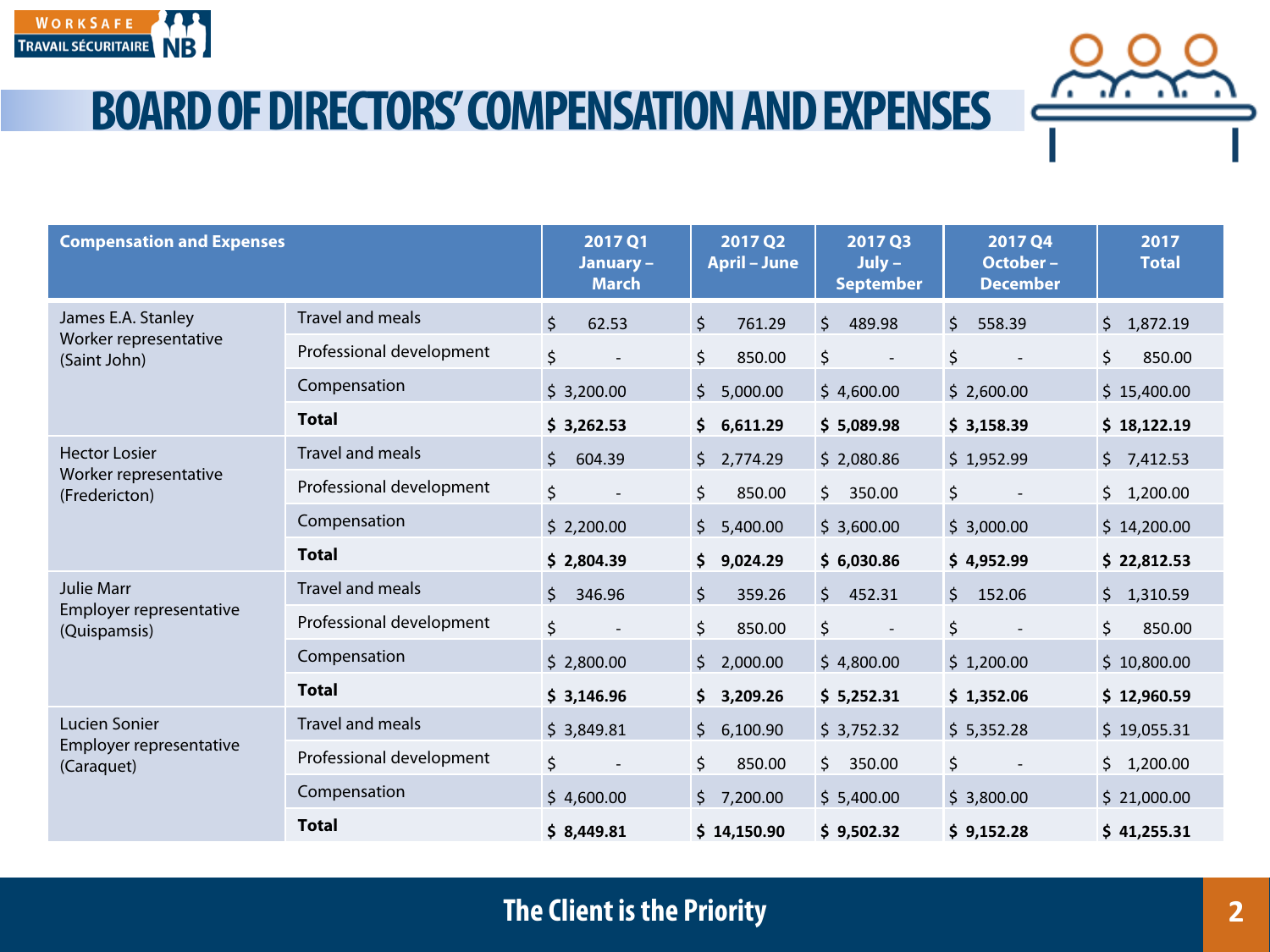

| <b>Compensation and Expenses</b>                               |                           | 2017 Q1<br>January -<br><b>March</b> | 2017 Q2<br><b>April - June</b>      | 2017 Q3<br>$July -$<br><b>September</b> | 2017 Q4<br>October-<br><b>December</b> | 2017<br><b>Total</b> |
|----------------------------------------------------------------|---------------------------|--------------------------------------|-------------------------------------|-----------------------------------------|----------------------------------------|----------------------|
| <b>Maureen Wallace</b><br>Worker representative<br>(Riverview) | <b>Travel and meals</b>   | \$1,572.22                           | \$<br>3,860.80                      | \$2,157.59                              | \$2,067.01                             | $\zeta$<br>9,657.62  |
|                                                                | Professional development  | \$                                   | \$<br>850.00                        | 350.00<br>\$                            | \$                                     | \$<br>1,200.00       |
|                                                                | Compensation <sup>2</sup> | \$3,200.00                           | $\zeta$<br>5,800.00                 | \$4,600.00                              | \$2,200.00                             | \$15,000.00          |
|                                                                | <b>Total</b>              | \$4,772.22                           | \$10,510.80                         | \$7,107.59                              | \$4,267.01                             | \$25,857.62          |
| Gaëtan Guérette<br>Employer representative<br>(Edmundston)     | <b>Travel and meals</b>   | $\zeta$                              | $\zeta$<br>$\overline{\phantom{a}}$ | \$2,530.48                              | \$4,338.53                             | \$<br>6,869.01       |
|                                                                | Professional development  | \$<br>$\overline{\phantom{a}}$       | \$<br>$\overline{\phantom{a}}$      | \$<br>350.00                            | \$                                     | \$<br>350.00         |
|                                                                | Compensation              | \$<br>$\overline{\phantom{a}}$       | $\zeta$<br>$\overline{\phantom{a}}$ | \$3,000.00                              | \$1,200.00                             | \$<br>4,200.00       |
|                                                                | <b>Total</b>              | \$<br>$\overline{\phantom{a}}$       | \$<br>$\overline{\phantom{a}}$      | \$5,880.48                              | \$5,538.53                             | \$11,419.01          |
| <b>Tina Soucy</b><br>Employer representative<br>(Moncton)      | <b>Travel and meals</b>   | $\zeta$                              | $\zeta$                             | \$<br>$\overline{\phantom{a}}$          | \$7,797.80                             | $\zeta$<br>7,797.80  |
|                                                                | Professional development  | \$<br>$\overline{a}$                 | $\zeta$<br>$\overline{\phantom{a}}$ | \$<br>$\overline{\phantom{a}}$          | \$                                     | \$                   |
|                                                                | Compensation <sup>1</sup> | $\zeta$                              | $\zeta$                             | $\zeta$<br>$\overline{\phantom{a}}$     | $\zeta$<br>800.00                      | $\zeta$<br>800.00    |
|                                                                | <b>Total</b>              | \$                                   | \$                                  | \$<br>$\overline{\phantom{a}}$          | \$                                     | \$<br>8,597.80       |
| Judy Lane<br>Employer representative<br>(Saint John)           | <b>Travel and meals</b>   | $\zeta$                              | $\zeta$<br>334.51                   | $\zeta$<br>$\overline{a}$               | $\zeta$                                | $\zeta$<br>334.51    |
|                                                                | Professional development  | \$                                   | $\zeta$                             | \$<br>$\overline{a}$                    | \$                                     | \$                   |
|                                                                | Compensation <sup>1</sup> | \$2,400.00                           | \$2,200.00                          | $\zeta$<br>$\overline{\phantom{0}}$     | \$                                     | \$<br>4,600.00       |
|                                                                | <b>Total</b>              | \$2,400.00                           | \$2,534.51                          | \$<br>$\overline{\phantom{a}}$          | \$                                     | \$<br>4,934.51       |

#### **The Client is the Priority**

7. . 7. . X.